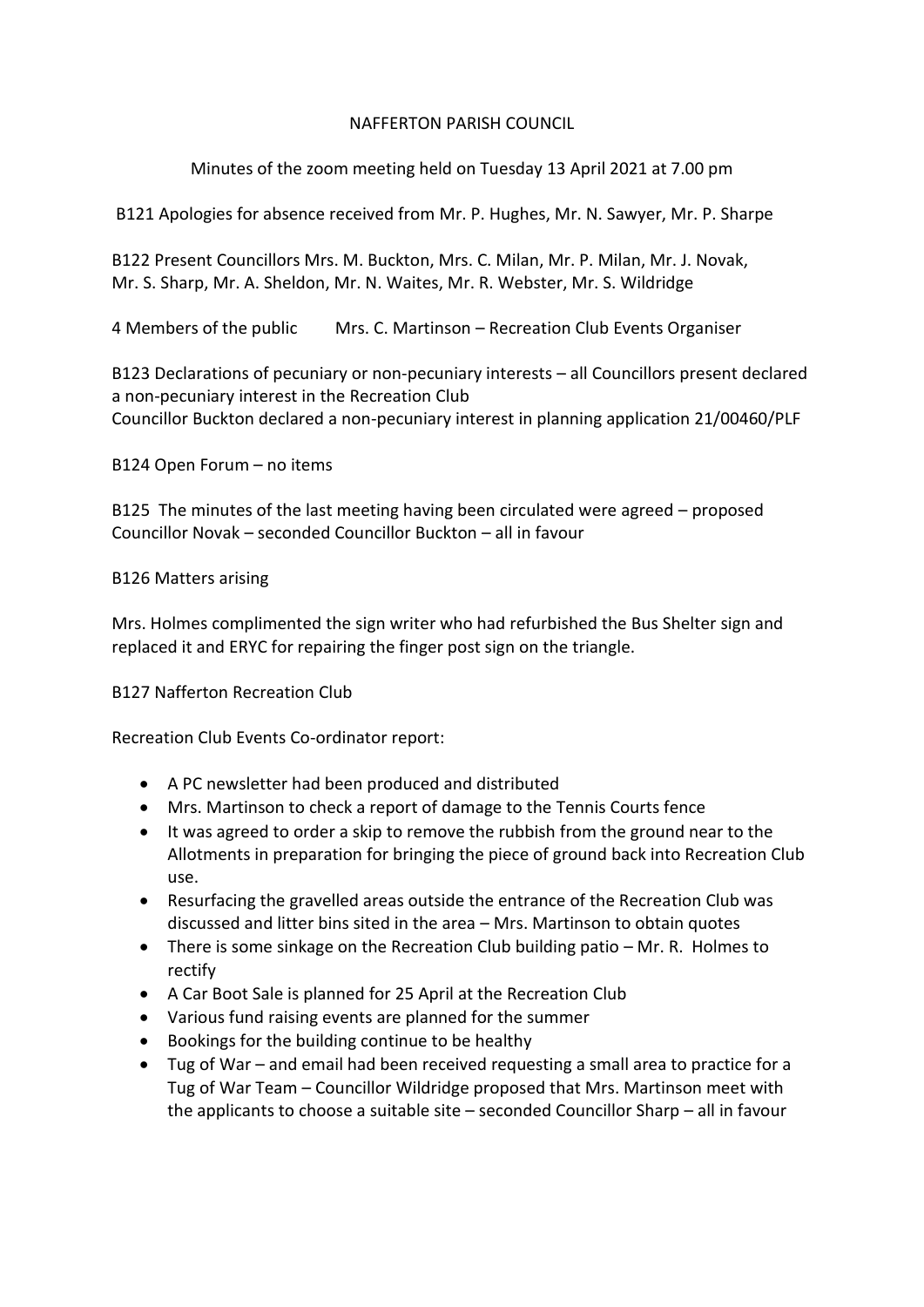## • **The Clubhouse**

- The Lissett Wind Farm Grant was discussed Councillor Sheldon proposed that funding should be applied for to replace the kitchen – seconded Councillor Sharpe – all in favour
- The quote from Magnet was the favourable quote for a kitchen proposed Councillor Sheldon – seconded Councillor Sharp – all in favour
- Mrs. Martinson had received quotes to spray the roof of the building Councillor Sheldon proposed that the quote for £2400 should be accepted – seconded Councillor Sharp – all in favour. Councillor Wildridge advised that the planning dept should be informed. (*Miss. R. Hodgson – ERYC – 22.4.21 – confirmed that it should be assumed the proposal to paint the roof would be taken as repairs and maintenance and would not require any permission from the planning dept)*
- Various forms of heating the Club House were discussed Mrs. Martinson to make enquiries regarding mains gas to be installed – Councillor Sheldon proposed that a maximum of £8000 should be available to install mains gas – seconded Councillor Sharp
- Mrs. Martinson the check the fire alarm system
- Repairs to the gents toilets costs approximately £900 Councillor Sharp proposed the work should go ahead – seconded Councillor Sheldon
- Mrs. Martinson to obtain quotes for new flooring in the Club House
- Mr. C. Kelly Bowls Club had reported that the Bowls Club Mower required servicing – Mr. Holmes to service and the blades will be sharpened at a horticultural engineers.

#### • **Accounts**

| $\bullet$ | 2096 – Stay Smart – marking running track | £480.00  |
|-----------|-------------------------------------------|----------|
| $\bullet$ | 2097 – Cinema deposit                     | £645.00  |
| $\bullet$ | 2098 – Electrician                        | £4120.80 |
|           | $\bullet$ 2100 – ERYC – Bins              | £362.18  |
|           | $\bullet$ 2101 – Eling – fuel             | £19.75   |
|           | $\bullet$ 2102 – Holmes Poultry           | £331.16  |
| $\bullet$ | 2103 – Above & Beyond – Plumber           | £830.00  |

#### B128 The Mere

Response from ERYC – re vermin – discussed and filed

B129 Flooding/Drainage report

All in order

## B130 Planning

21/00460/PLF – Erection of single storey kitchen and utility/wc/boot room extension to side and rear with canopy over decked area following removal of existing porch and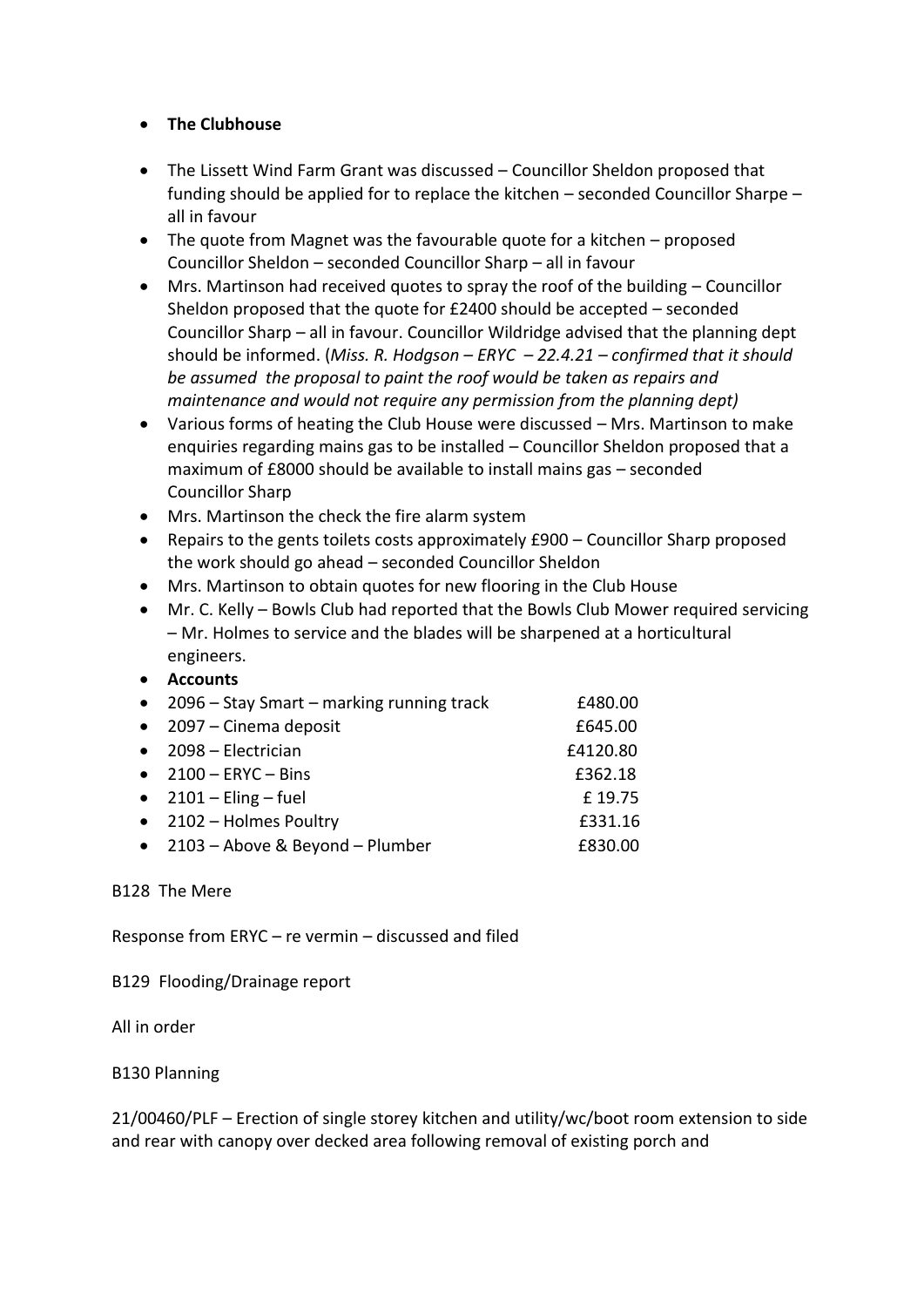wc/cloakroom extension – Inglenook, 5 Lowthorpe Lane, Nafferton – we have no observations to make on this application

Town & Country Planning appeal – 20/00055/REFUSE – Conversion of existing public house to form 5 dwelling houses and the erection of additional 1 dwelling house attached to the existing building, with associated works, including refurbishment of parking and turning areas and work to form private and communal amenity spaces (revised scheme of 19/00906/PLF) – appeal dismissed

## Tree applications:

21/01214/TCA – Nafferton Conservation area – Remove 1 Holly Tree and 1 Conifer due to trees attracting complaints from neighbours as they block sunlight into their gardens with roots from the conifer coming up from the ground and destroying the patio and could cause major damage to form foundations of the house and concerns for adjacent properties as they have outbuildings/conservatories/sheds which are much closer to the conifer. Remove 2 trees as they have grown in the shade of the larger trees and are bare, under-developed and are an eye-sore – 34 Priestgate, Nafferton – we have no observations to make on this application

21/01216/TCA – Nafferton Conservation Area – Fell 1 Silver Birch as tree is of poor form, overhangs the road and is interfering with utility lines, crown reduce 1 Sycamore tree by removing 1 poor supressed limb at 0.5 metres which overhangs road. Fell 1 Sycamore tree due to tree being of poor form and growing into adjacent utility lines – Nether Hall, Nethergate, Nafferton – we have no observations to make on this application

## B131 Correspondence

S. Preston – Crow scarers – New Road, Nafferton – noted/filed (Clerk) Tracey Woodall and residents of Parsonage Close – dog Fouling – Clerk advised Mrs. Woodall of the ways of reporting to ERYC for investigating – PC to advise Dog Warden of the problem Intro to Driffield Hub – Health & Wellbeing Co-ordinator – noted/filed

East Riding of Yorkshire Council

Village Taskforce Walkabout – 3.8.21 Lissett Wind Farm grant application open – *see B127* Surface dressing of Roads – Beacon Lane, Nafferton – noted/filed

#### B132 Committee Reports

Village Hall – various items of refurbishment had been completed Feoffee - No meeting Jefferson Hodgson – No meeting Play Area – Play Area Annual Inspection

• It was agreed to carry out the advisory repairs asap